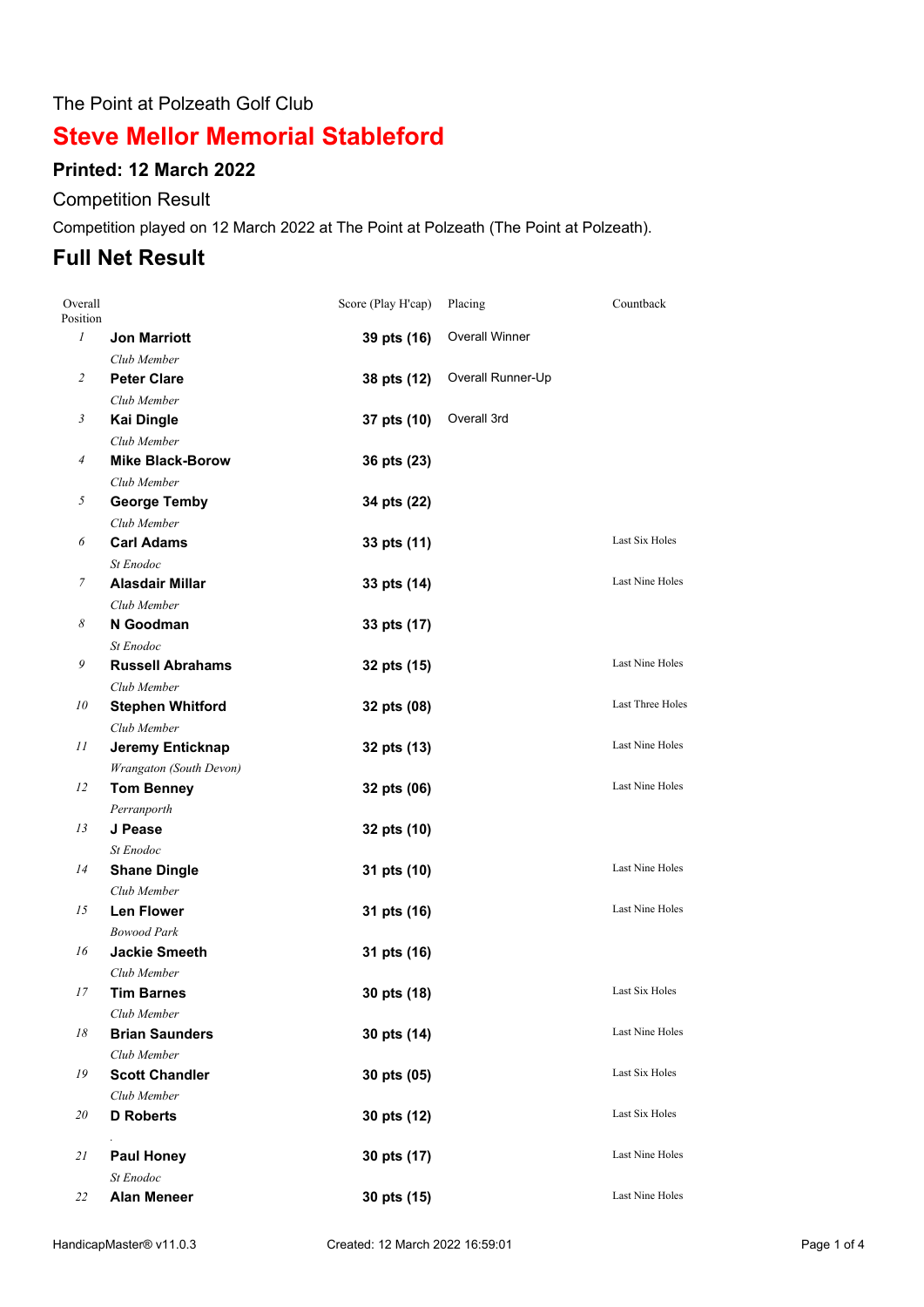|    | Club Member                   |             |                        |
|----|-------------------------------|-------------|------------------------|
| 23 | <b>R</b> Hawken               | 30 pts (04) |                        |
|    | St Enodoc                     |             |                        |
| 24 | <b>Phil Jago</b>              | 29 pts (20) | Last Three Holes       |
|    | Club Member                   |             |                        |
| 25 | <b>David Goodman</b>          | 29 pts (06) | Last Six Holes         |
|    | <b>Bowood Park</b>            |             |                        |
| 26 | <b>Steve Alcock</b>           | 29 pts (06) | Last Six Holes         |
|    | Trevose                       |             |                        |
| 27 | <b>Mark Gregory</b>           | 29 pts (04) | Last Nine Holes        |
|    | Club Member                   |             |                        |
| 28 | <b>Charlie Runnalls</b>       | 29 pts (06) | Last Six Holes         |
|    | St Enodoc                     |             |                        |
| 29 | <b>David Parsons</b>          | 29 pts (20) | Last Nine Holes        |
|    | <b>Bowood Park</b>            |             |                        |
| 30 | <b>Shaun White</b>            | 29 pts (17) | Last Nine Holes        |
|    | <b>Bowood Park</b>            |             |                        |
| 31 | <b>Trevor Atkinson</b>        | 29 pts (06) |                        |
|    | Club Member                   |             |                        |
| 32 | <b>Neil Winfield</b>          | 28 pts (11) | Last Nine Holes        |
|    | <b>Bowood Park</b>            |             |                        |
| 33 | <b>K J Richards</b>           | 28 pts (18) | Last Nine Holes        |
|    | St Enodoc                     |             |                        |
| 34 | <b>Jake Alcock</b>            | 28 pts (05) | Last Nine Holes        |
|    | Lanhydrock Hotel &            |             |                        |
| 35 | <b>Andrew Jones</b>           | 28 pts (11) |                        |
|    | Club Member                   |             |                        |
| 36 | <b>Shane Cameron</b>          | 27 pts (11) | Last Nine Holes        |
|    | Perranporth                   |             |                        |
| 37 | <b>William Simons</b>         | 27 pts (11) | Last Six Holes         |
|    | Club Member                   |             |                        |
| 38 | Daryn Dodge                   | 27 pts (20) | <b>Last Nine Holes</b> |
|    | <b>Bowood Park</b>            |             |                        |
| 39 | <b>Colin Hume</b>             |             |                        |
|    | Club Member                   | 27 pts (12) |                        |
| 40 | <b>Tom Vercoe</b>             | 26 pts (10) | Last Nine Holes        |
|    | St Enodoc                     |             |                        |
| 41 | <b>Steven Cloke</b>           |             | Last Nine Holes        |
|    |                               | 26 pts (11) |                        |
| 42 | Club Member<br><b>K</b> Hawke | 26 pts (13) | Last Six Holes         |
|    | St Enodoc                     |             |                        |
| 43 | <b>Nick Dowling</b>           |             | <b>Last Nine Holes</b> |
|    | St Enodoc                     | 26 pts (07) |                        |
| 44 | <b>Steve Edwards</b>          |             |                        |
|    |                               | 26 pts (15) |                        |
|    | <b>Bowood Park</b>            |             | Last Nine Holes        |
| 45 | <b>Paul Upperton</b>          | 25 pts (13) |                        |
|    | <b>Budock Vean</b>            |             | Last Nine Holes        |
| 46 | <b>Angus Macarthur</b>        | 25 pts (11) |                        |
|    | <b>Budock Vean</b>            |             | Last Nine Holes        |
| 47 | <b>Brian Fellows</b>          | 25 pts (09) |                        |
|    | <b>Budock Vean</b>            |             |                        |
| 48 | <b>Grant Powell</b>           | 25 pts (07) | Last Six Holes         |
|    | Holsworthy                    |             |                        |
| 49 | <b>Chris Moore</b>            | 25 pts (10) | Last Nine Holes        |
|    | St Enodoc                     |             |                        |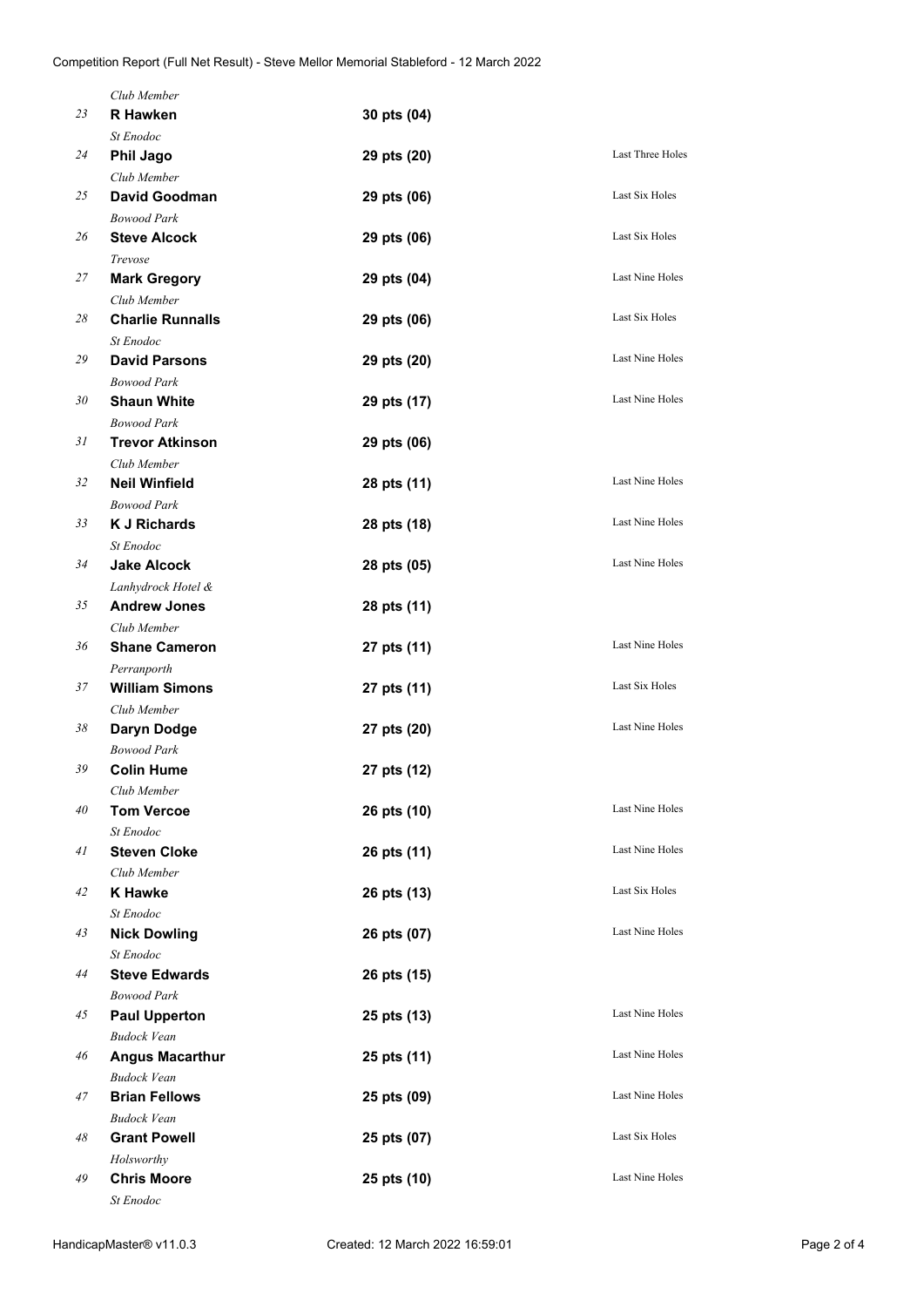| 50 | <b>L</b> Roberts                 | 25 pts (31)      |                   | Last Nine Holes  |
|----|----------------------------------|------------------|-------------------|------------------|
| 51 | <b>Chris Breckon</b>             | 25 pts (23)      |                   |                  |
|    | Club Member                      |                  |                   |                  |
| 52 | <b>Cameron Putt</b>              | 24 pts (20)      |                   | Last Nine Holes  |
|    | <b>Bowood Park</b>               |                  |                   |                  |
| 53 | <b>Richard Putt</b>              | 24 pts (12)      |                   | Last Six Holes   |
|    | <b>Bowood Park</b>               |                  |                   |                  |
| 54 | <b>Andrew Boekestein</b>         | 24 pts (23)      |                   | Last Six Holes   |
|    | Club Member                      |                  |                   |                  |
| 55 | <b>James Roy Arnold</b>          | 24 pts (15)      |                   | Last Nine Holes  |
|    | Club Member                      |                  |                   |                  |
| 56 | <b>Howard Smith</b>              | 24 pts (11)      |                   | Last Nine Holes  |
|    | <b>Bowood Park</b>               |                  |                   |                  |
| 57 | <b>Rob Marks</b>                 | 24 pts (11)      |                   | Last Nine Holes  |
|    | Club Member                      |                  |                   |                  |
| 58 | <b>Josh Evans</b>                | 24 pts (36)      |                   | Last Nine Holes  |
|    | Club Member                      |                  |                   |                  |
| 59 | <b>Andy Fletcher</b>             | 24 pts (12)      |                   |                  |
|    | Club Member                      |                  |                   |                  |
| 60 | <b>W</b> Mitchell                | 23 pts (22)      |                   | Last Nine Holes  |
|    | St Enodoc                        |                  |                   |                  |
| 61 | <b>D</b> Bastard                 | 23 pts (21)      |                   |                  |
|    | St Enodoc                        |                  |                   |                  |
| 62 | <b>David Allen</b>               | 22 pts (10)      |                   |                  |
|    | <b>Budock Vean</b>               |                  |                   |                  |
| 63 | <b>Mike Dowling</b>              | 21 pts (09)      |                   | Last Three Holes |
|    | Lanhydrock Hotel &               |                  |                   |                  |
| 64 | <b>Irene Breckon</b>             | 21 pts (24)      |                   |                  |
|    | Club Member                      |                  |                   |                  |
| 65 | <b>Clive Benney</b>              | 20 pts (24)      |                   | Last Nine Holes  |
|    | Perranporth                      |                  |                   |                  |
| 66 | <b>P</b> Warren                  | 20 pts (09)      |                   |                  |
|    | St Enodoc                        |                  |                   |                  |
| 67 | <b>Nathan Powell</b>             | 19 pts (13)      |                   | Last Nine Holes  |
|    | <b>Bude &amp; North Cornwall</b> |                  |                   |                  |
| 68 | <b>Lesley Upperton</b>           | 19 pts (18)      |                   | Last Nine Holes  |
|    | <b>Budock Vean</b>               |                  |                   |                  |
| 69 | <b>George Rowley</b>             | 19 pts (20)      |                   |                  |
|    | Lilleshall Hall                  |                  |                   |                  |
| 70 | <b>Paul Lowe</b>                 | 15 pts (17)      |                   |                  |
|    | The Point at Polzeath            |                  |                   |                  |
| 71 | <b>ANNELI SWEET</b>              | 14 pts (25)      |                   |                  |
|    | West Cornwall                    |                  |                   |                  |
| 72 | <b>John Barnicoat</b>            | 11 pts (11)      |                   |                  |
|    | Club Member                      |                  |                   |                  |
| 73 | Joe Tamblyn                      | 7 pts (15)       |                   |                  |
|    | Club Member                      |                  |                   |                  |
|    | <b>Tony Bright</b>               | <b>No Return</b> | No Score Recorded |                  |
|    | Club Member                      |                  |                   |                  |
|    | <b>Neil Jones</b>                | <b>No Return</b> | No Score Recorded |                  |
|    |                                  |                  |                   |                  |
|    | <b>Marc Cook</b>                 | No Return        | No Score Recorded |                  |
|    |                                  |                  |                   |                  |
|    | <b>T Carthew</b>                 | No Return        | No Score Recorded |                  |
|    |                                  |                  |                   |                  |